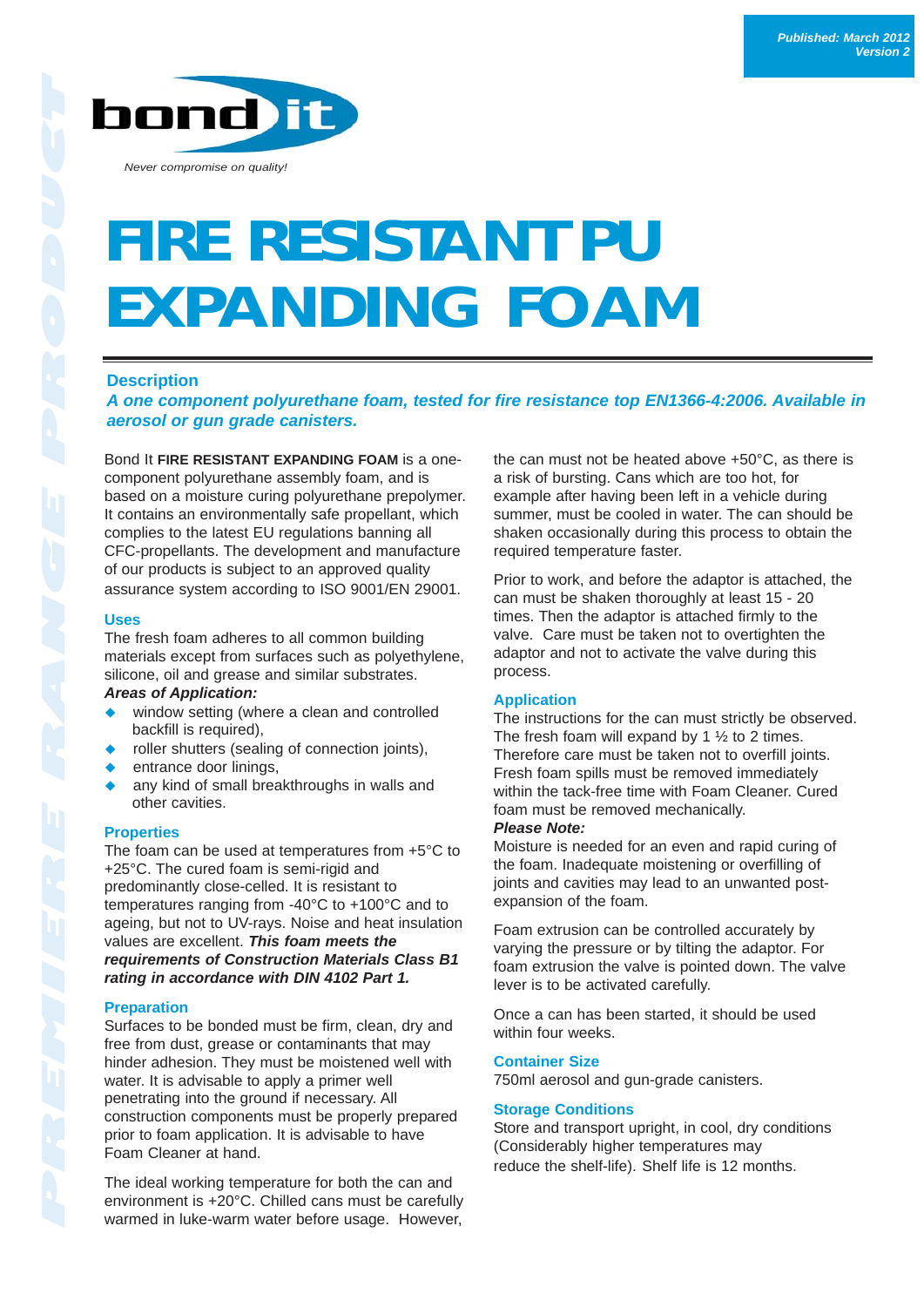#### **Disposal of Containers**

Do not leave empty containers where residue could be harmful to children, animals or the environment. Replace lids and remove any containers to a central disposal point in accordance with local regulations. Do not pierce or burn can after use.

In the event of spillage remove all sources of ignition, ventilate the area, remove people from confined areas. Material should be mopped up immediately with an inert absorbent material such as sand.

#### **Health & Safety**

**Contains combustible components and isocyanate.** 

◆ Flammable - remove all sources of ignition. In use, may form extremely flammable/explosive vapour-air mixture. Do not smoke.

- ◆ Avoid eye contact. In the event of contact wash with running water for 15 minutes and seek medical attention. Wear goggles.
- ◆ Ensure good ventilation avoid breathing vapours - harmful by inhalation. In case of insufficient ventilation, wear suitable respiratory equipment. In case of accident or if you feel unwell, seek medical advice immediately (if possible show the label).
- ◆ Avoid prolonged contact with skin. Cured material will leave a brown stain, allow stain to fade naturally over 2-3 days. Do not try to remove with abrasive. Wear gloves.
- Thoroughly wash hands with soap and water or a proprietary hand cleaner after use.
- ◆ Keep out of reach of children.
- See separate material safety data sheet for full handling, use and storage.

# **Specification Summary**

#### *(determined at +23 °C, 50 % relative air humidity)*

| Yield, free expansion                                           | bulk density approx 20-25kg/m <sup>3</sup> |
|-----------------------------------------------------------------|--------------------------------------------|
| 750 ml can                                                      | approx 38 litres                           |
| Cell-structure                                                  | Predominantly closed cell, medium-fine     |
| Tack-free                                                       | 9-11 minutes                               |
| Cuttable (30mm bead)                                            | after 30-40 minutes                        |
| Full cure @ 23°C                                                | minimum 18hours                            |
| Minimum working temperature (Can, application surfaces)         | $+5x^{\circ}C$                             |
| Maximum working temperature (Can, application surfaces)         | $+25^{\circ}$ C                            |
| Optimum working temperature (Can, application surfaces)         | $+20^{\circ}$ C                            |
| Tensile strength (in accordance to BS 5241)                     | $10$ N/cm <sup>2</sup>                     |
| Compressive strength at 10% stress (in accordance to DIN 53421) | $3$ N/cm <sup>2</sup>                      |
| Water absorption (in accordance to DIN 53433)                   | $0.3$ Vol.-%                               |
| Thermal conductivity approx.                                    | $0.03$ W/mK                                |
| Temperature resistance of the cured bead                        |                                            |
| Long-term                                                       | $-50^{\circ}$ C to $+90^{\circ}$ C         |
| Short-term                                                      | $-65^{\circ}$ C to $+130^{\circ}$ C        |

#### **Container Sizes:**

| Code: | BDEFR750 | BDEFRG750 |  |
|-------|----------|-----------|--|
| Size: | 750ml    | 750ml     |  |

The data given herein is intended as a general guideline only. Actual results achieved may vary with working conditions and the materials involved; which are beyond the control of the manufacturer. Results achieved may not constitute any ground for a claim against the manufacturer. The manufacturer can only guarantee the quality of the product itself. This data sheet cancels and replaces all previous editions.

# *BOND IT*

*Unit G16 River Bank Way, Lowfields Business Park, Elland, West Yorkshire HX5 9DN. Telephone: +44 (0)1422 315300 Fax +44 (0)1422 315310 Email: sales@bond-it.co.uk Website: www.bond-it.co.uk*

V2 09/03/12